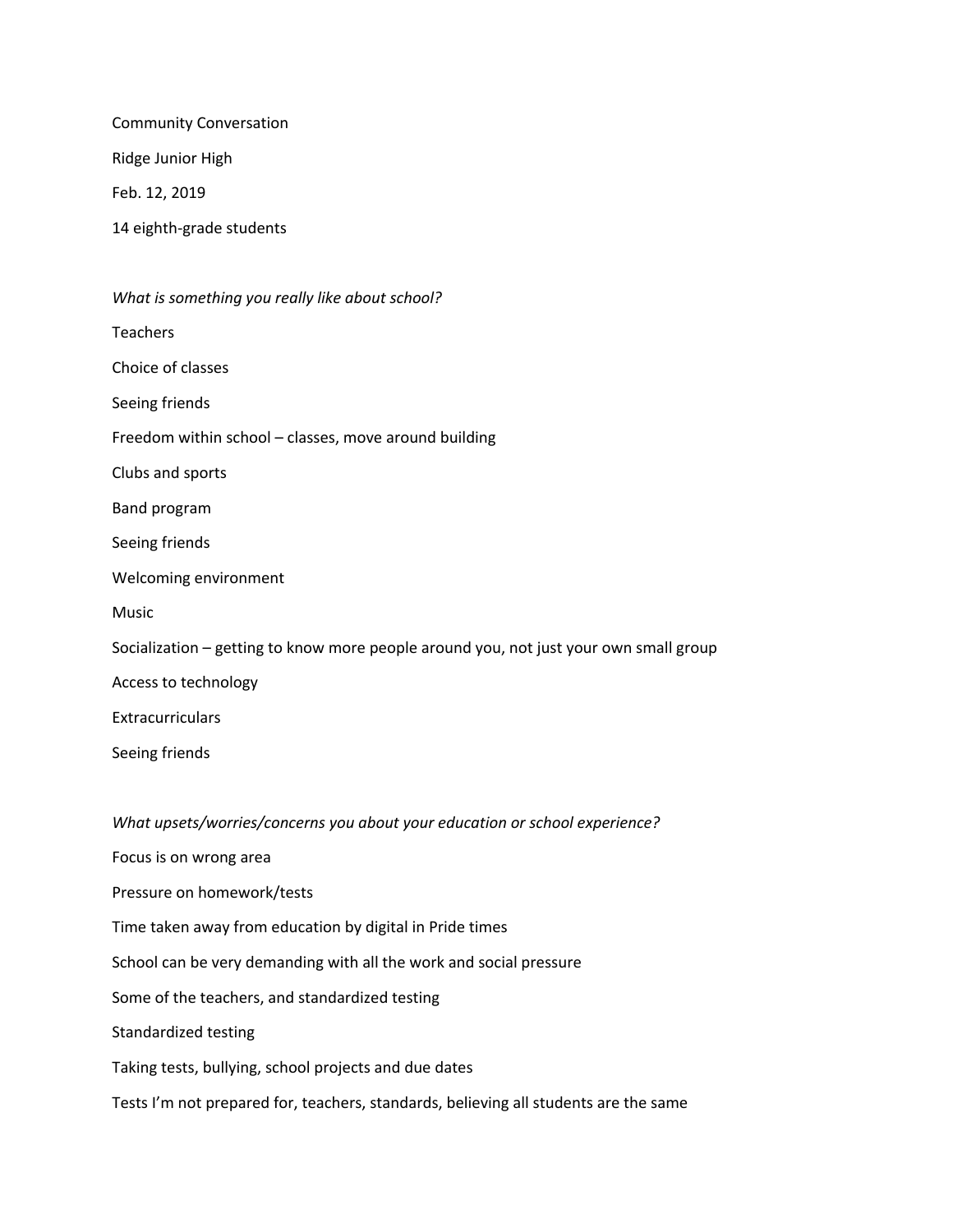Staff seems to not care about bullying, standardized testing Some of the teachers doing same thing every day, and early start times Using social media to bully or harass students without getting in trouble The amount of testing Lack of funding for band program Early start times Kids that don't listen and just do what they want Not teaching about real-world stuff Students who don't listen **Substitutes** How little things can matter….if you get a detention you're excluded from incentives

*Discussion for small groups: What does all this mean to you? How do you feel about it?*

We talked a lot (in our small group) about getting bored in class. Teachers doing same thing all day.

Pride Time – running out of things to do.

Lose track of what they're trying to teach us. In math do notes a lot (taking notes from teachers on board).

Take notes, discuss, repeat.

75 percent of class time is taking notes, being talked at.

I can sit at home and be bored. Am in school to learn.

Would like a self-taught class……..gives us what we have to have done by Friday. Helps us learn more.

Passion projects too open-ended. Alternative is to take online classes. Could be more specialized.

Even if the class is boring, it's still important stuff, but everyone gets out phones.

Not listening, don't get the notes you need, grades go down.

Teachers doing same thing over and over every day big part of why kids falling asleep.

Want more learning time.

Have half an hour of study hall, then Pride Time, no one does anything in it. No one likes Passion Projects or E=R+O. End up just sitting there.

Engaging vs. non-engaging teachers. If teachers really care about what they're teaching students will engage. Passionate teacher really helps the class stay focused.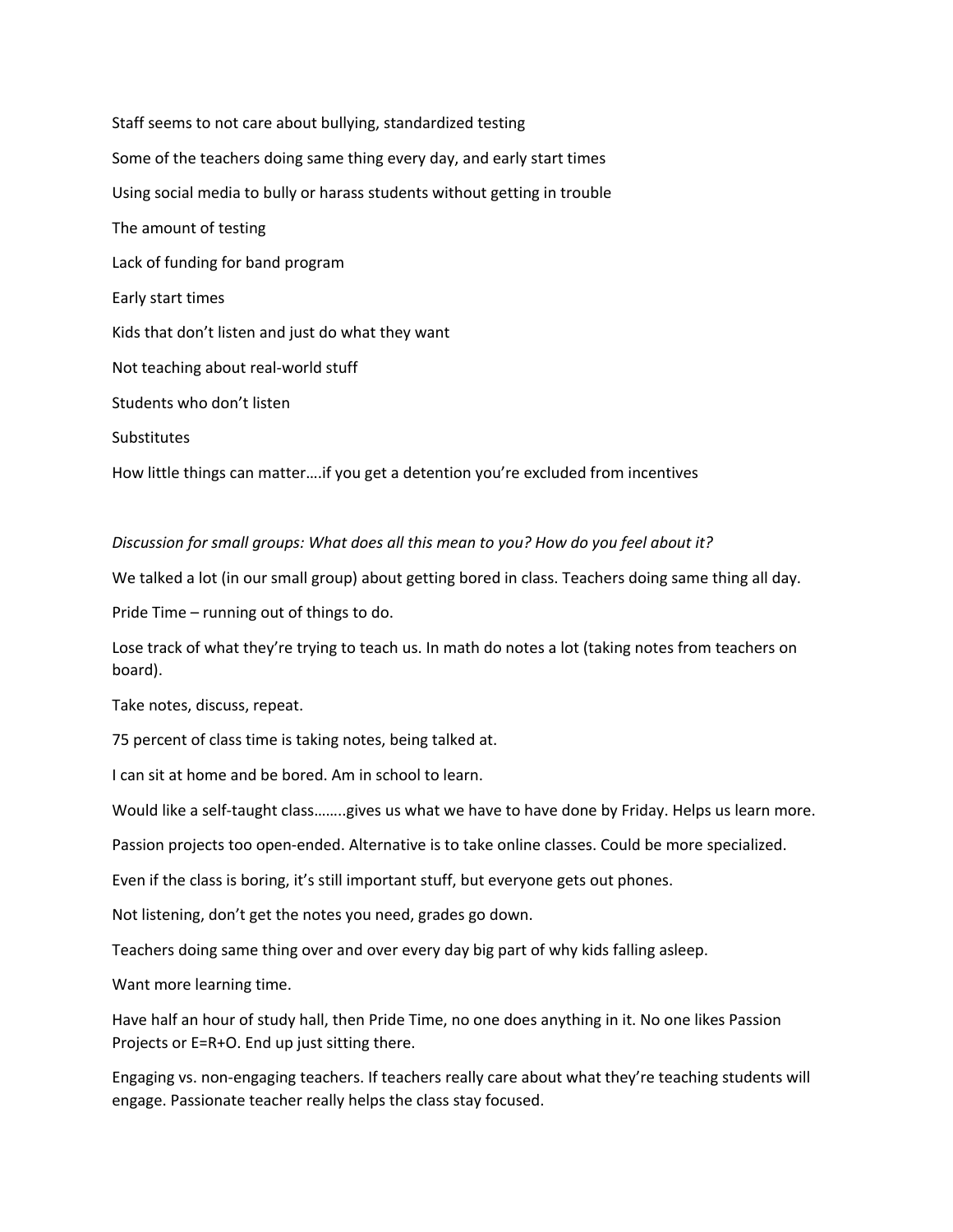Lets us do our work at our pace.

Passionate teachers care about us, ask us about our weekend, engage with us.

More real-world classes in junior high. Taxes, taking care of a family, money, budgets, how to start a business, cooking.

How to do a job interview,

In social studies we learn about old wars……but not what's happening now

Real life problems that are going on now

Some teachers add the opinion (political) into things

Career options – took a career test, had a lot of careers that sounded really boring and none of us knew what they were

Internet and social media can bring up lot of good points, can give you different perspectives

Teachers don't trust us when using technology, to do what we're supposed to be doing

In choir had a group who was always talking, couldn't get anything done (although they were really entertaining sometimes)

Sometimes teachers just wait for students instead of yelling

Student leadership vis a vis disruptive kids

In one class, one or two students always talked, teacher just kept on teaching, kids knew they could get away with it

Teachers who have a "friend" connection with their students…so when say they listen, we actually listen

If a teacher is more interactive, students have more fun in class

No relationship with students = bored students

Teachers who coach or do activities have more time with students to build relationships

In elementary school did more projects hands-on, then they take that away when we get to junior high

Bullying has been drilled into us as an epidemic. But it's a lot about marginalized groups.

Five to six groups receive 80 to 90 percent of the bullying.

Would help if tolerance was taught. There's a lot of intolerance these days and people are always arguing. There must be a way to teach tolerance.

*Describe a time at school when you felt, "This is how I want my education to be." What was most important about that?*

For the teachers to have a connection with their students.